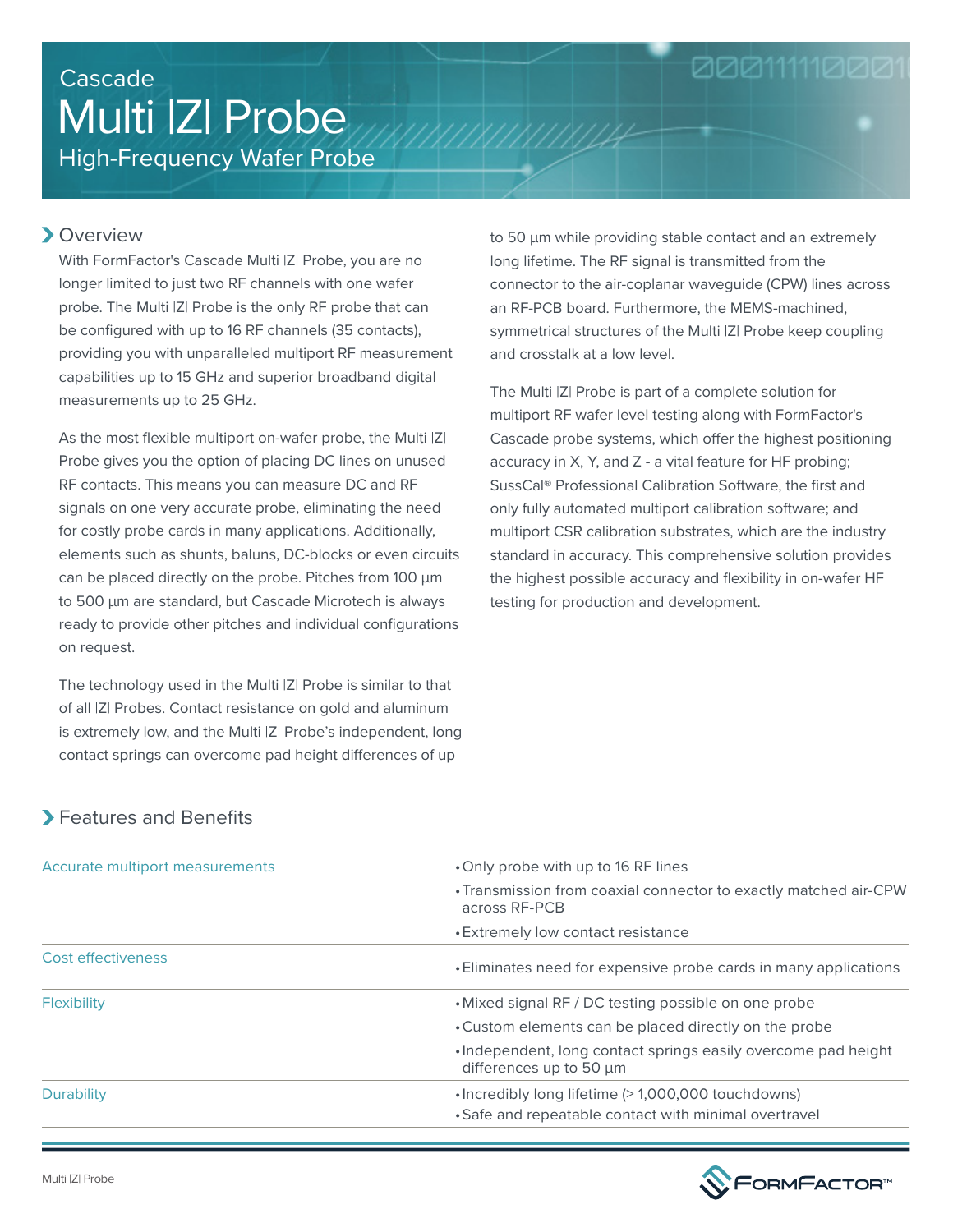# Mechanical Specifications\*

#### Electrical Characteristics

| • Characteristic impedance Maximum frequency | 50 $\Omega$                                                                |
|----------------------------------------------|----------------------------------------------------------------------------|
| • Maximum frequency                          | Calibration range: 15 GHz (GSG), 6 GHz (GS, SS)                            |
|                                              | Digital applications up to 25 GHz (GSG), 7.5 GHz (GS) $\leq$ 0.04 $\Omega$ |
| • Contact resistance on Au                   | $<$ 30 m $\Omega$                                                          |
| • Contact resistance on Al                   | $<$ 0.8 dB DC to 50 GHz $**$                                               |
| <b>Mechanical characteristics</b>            |                                                                            |
| • Contact springs                            | <b>Nickel</b>                                                              |
| • Contact cycles on Al                       | >1,000,000                                                                 |
| • Contact spring pressure                    | About 1 N/mm per contact                                                   |
| • Contact span                               | Maximum 4 mm overall width (7 pin standard board)                          |
|                                              | Maximum 6 mm overall width (15 pin standard board)                         |
| • Available standard pitches                 | 100, 125, 150, 200, 250, 500 µm                                            |
| Connector                                    |                                                                            |
| $\cdot$ Type                                 | Up to 16 x Mini-Coax                                                       |
|                                              | Up to $8 \times$ SMP                                                       |
|                                              | Up to $4 \times$ SMA                                                       |
| Cables                                       |                                                                            |
| • Adapter cable                              | 8 cm SMP male to SMA female                                                |
|                                              | 8 cm SMP male to 3.5 m SMA female                                          |
| • Cable                                      | 1.2 m SMP male to SMA female                                               |
|                                              | 1.2 m SMP male to 3.5 m SMA female                                         |

\* Data, design and specification depend on individual process conditions and can vary according to equipment configurations. Not all specifications may be valid simultaneously.

## Physical Dimensions (measurements in mm)



Multi IZI Probe 3 to 7 pin with medium board size. Variational figures for Multi IZI Probe 7 to 25 pin with large board size in brackets. All dimensions in mm.